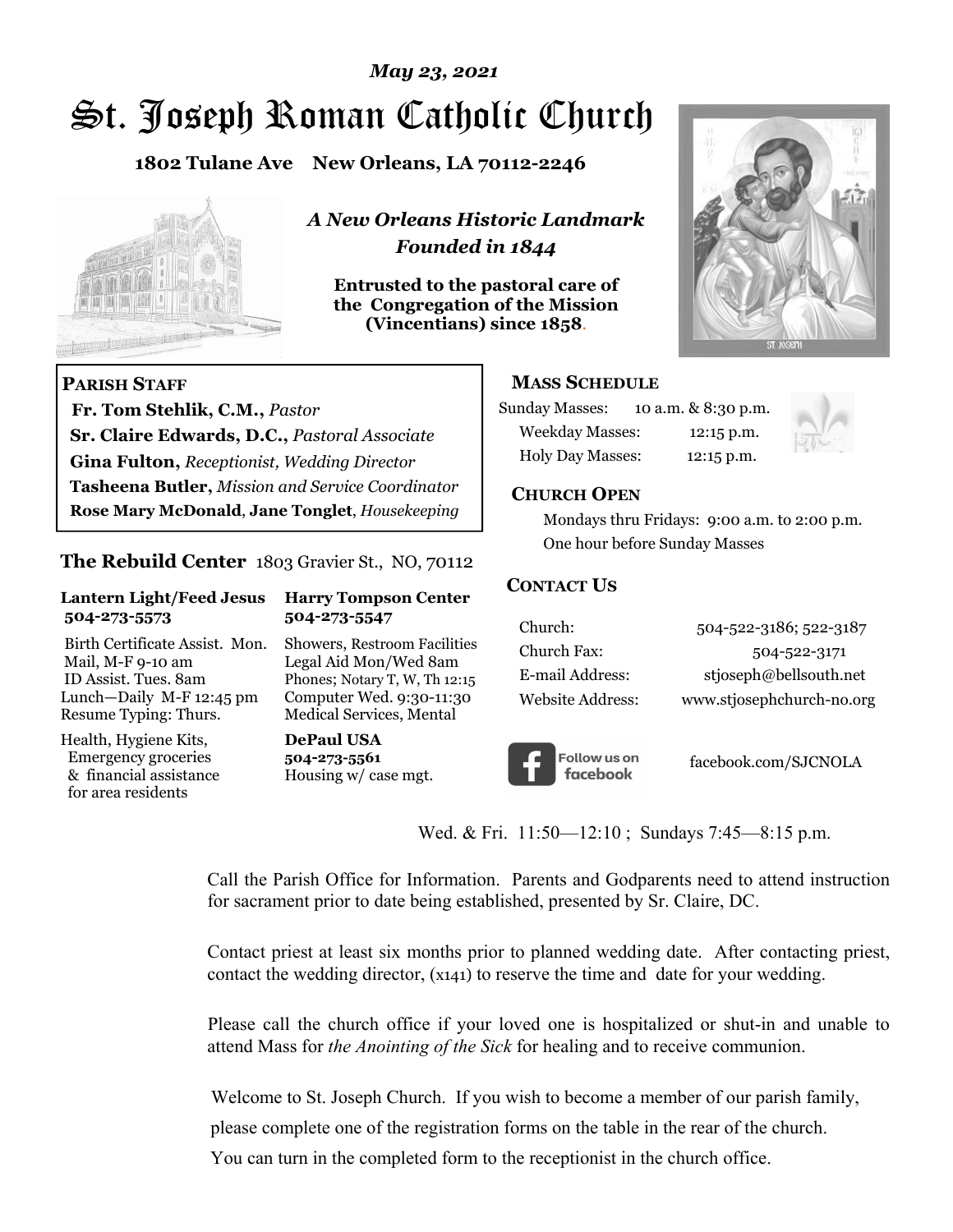

### *<u>St. Joseph Parishioners and Benefactors</u>*

| Monday, May 24, $2021$ —<br>$12:15 \text{ pm}$<br>Tuesday, May 25, 2021—St. Bede<br>$12:15 \text{ pm}$<br>Wednesday, May 26, 2021—St. Phillip Neri<br>$12:15 \text{ pm}$<br>Thursday, May 27, 2021—St. Augustine<br>$12:15 \text{ pm}$<br>Friday, May 28, 2021- | Sunday, May 23,<br><b>READINGS FOR THE WEEK</b><br>Mon: Gn 3:9-15, 20; Ps 87:1-3, 5-7; Jn 19:25-34<br>Tues: Sir 35:1-12; Ps 50:5-23; Mk 10:28-31<br>Wed.: Sir 36:1-17; Ps 79:8-13; Mk 10:32-45<br>Thursday: Sir 42:15-25; Ps 33:2-9; Mk 10:46-52<br>Friday: Sir 44:1-13; Ps 149:1-9; Mk 11:11-26<br>Sat.: Sir 51:12-20; Ps 19:8-11; Mk 11:27-33 |
|-----------------------------------------------------------------------------------------------------------------------------------------------------------------------------------------------------------------------------------------------------------------|-------------------------------------------------------------------------------------------------------------------------------------------------------------------------------------------------------------------------------------------------------------------------------------------------------------------------------------------------|
| $12:15 \text{ pm}$                                                                                                                                                                                                                                              | Sunday: Dt 4:32-34, 39-40; Ps 33:4-22;<br>Rom 8:14-17; Mt 28:16-20                                                                                                                                                                                                                                                                              |

 Dorothy Alexander, Jorge Arzuaga, Beatrice Augustin, Anthony Blaise, Clarke Bordelon, Lawrence & Mamie Brown, Angelle Campbell; John & Cindi Caron, Julianna Chevalier; Betsy Conners, Sue Dakote, Gretchen Delo, Joyce Delo, Mary Duet, John & Kathleen Gebbia, Sylvia Daily-Powell, Joseph Delay, Terry Eggleston, Linda Elwood, Francis Frught, Heather Faircloth, Frances Fiegler, Donald Frazier, June & Mark Eiserloh, Shirley Gaither, Roselyn Hansen, John Hakanson, Sarah Hollier-Watkins, Marvin Johnston, Jim Karam, Bill Kroetz, Nowell Lacking, Ken & Bette Kussman, Landy Lanza, James Leung, Andrew Marino, Sara Marino, Karen McCoy, Donna Moore, Maura O'Donovan, CHF, Tina Roderfeld, Bernie Saul; Julius Saul; Pippy Sanders, Louise Sonnier, Mel & Gaspar Schiro; Theard Simms, Fr. Tom Stehlik, CM, Virginia Stehlik, Diedra Steibing, Malcolm Taylor, Jane Tonglet, Fritz Tripkovich, Corliss Truhill; Georgiana Prevost, Marion Vaughn, Ann Wallace; Juanita Ware, Cathleen Ward, Warren Webster, Mary Willis, Lynn Williams.

Graduations are so interesting because they are the fusions of two phases of our lives; one you are about to let go of, and one you are about to begin. In a sense, you are in this place of complete certainty and familiarity, but at the same time, you are tentative and unsure of these amazing and new opportunities that lie ahead.

Graduation is a time of joy and hope that celebrates learning and studies, friendships, achievements, hard work and blessings. However, even though graduations mark the end of school, the importance of reflection should continue throughout your life no matter what we are doing. The big milestones like graduations tend to be the most exciting, but the little moments in between the milestones are often even more special.

*Loving God, we thank you for all who graduate from grade school, high school, college and seminary. You have blessed them during their years in school with wisdom, family, friendships, and skills. You continue to challenge them to make this world a better place because of their education and dedication.* 

*Help our graduates to look forward to their next steps: continuing in their education or entering the world. Particularly help those who are seeking employment to find meaningful employment in their field. Give them*  faith and a sense of purpose in their journey of life, service and ongoing learning. Show them how to serve *others like Jesus in effective ways. And may they be always be aware in everything they do that they will find fulfillment in doing your will, that you will be with them always, and that you will bring to completion the good work you have begun in them.* 

*Amen.*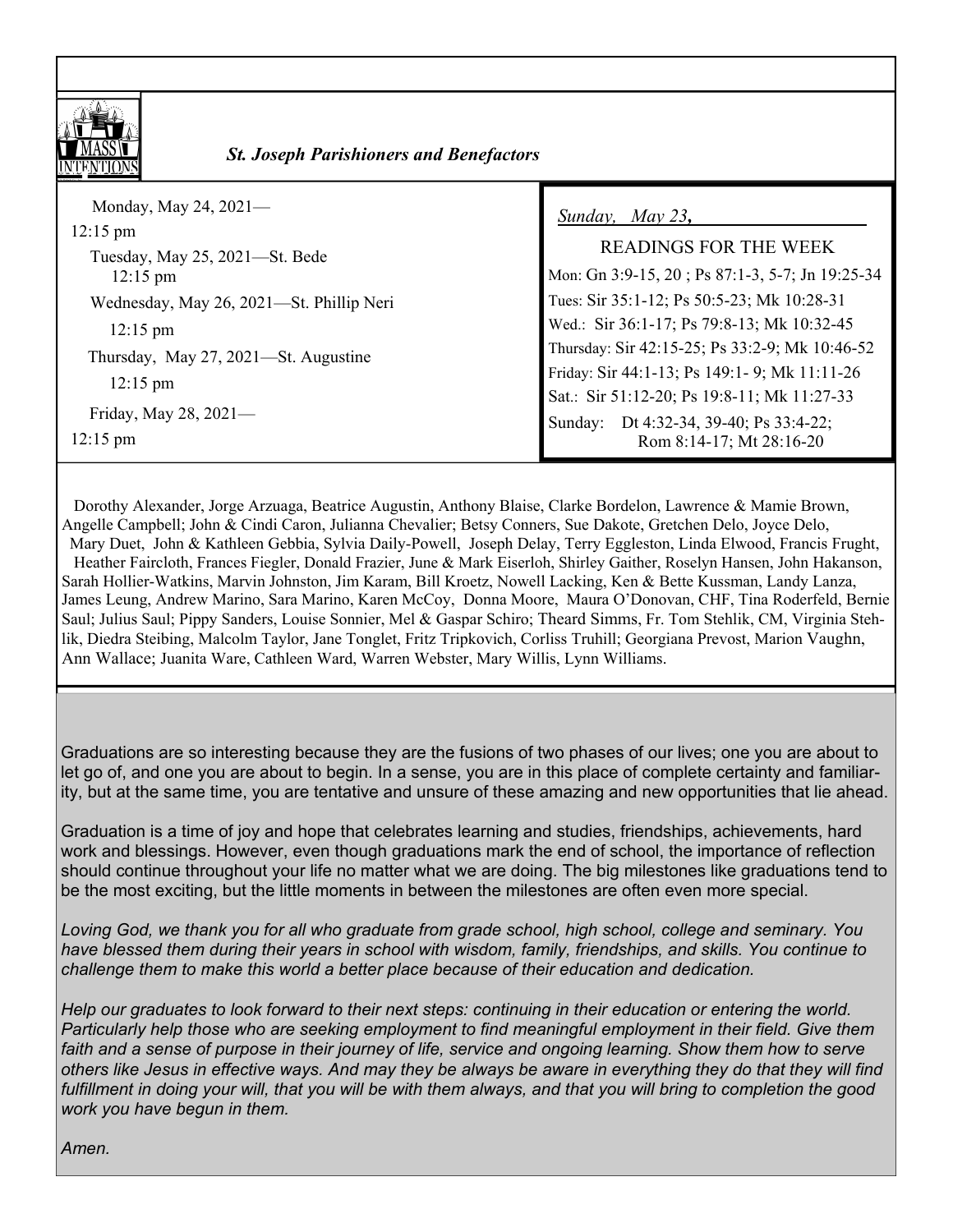There are different kinds of spiritual gifts but the same Spirit.*— 1 Corinthians 12:4*

| for the Archdiocese of New<br>and<br>for the Diocese of Yendi, who will be |                               |
|----------------------------------------------------------------------------|-------------------------------|
| Orleans, and                                                               |                               |
| ordained for the priesthood at the Cathedral on On Sat., June 5, 2021.     | Thank you for your generosity |

 In today's responsorial psalm the Church sings: "Lord, send out your Spirit, and renew the face of the earth." All three readings describe how God has already answered our prayer .

 In the first reading from the Acts of the Apostles and in the Gospel passage from John, we read of astonishing events that called cowering disciples to step out of hiding and proclaim news that would condemn them and change the world forever! In the second reading Paul's words reach out into the future to us: "we were all given to drink of one Spirit" (1 Corinthians 12:13). It is our mission to truly pray today's psalm response. Let us together beg the Holy Spirit to renew the earth by renewing the Church, sending many more men and women to serve in its various ministries.



Blessings and prayers to all who graduate, their faculty and staff, their families and support community! May God bless you with wisdom to discern how to use your gifts to praise God and further the Kingdom.

The **Peter's Perfection is a gesture of solidarity through which every member of the faithful can participate** in the activity of the Pope as Pastor of the universal Church. "The faithful's offerings to the Holy Father through the Peter's Pence Collection are destined to Church needs, to humanitarian initiatives and social promotion projects, as well as to the support of the Holy See."

**Christ in the City**, returns this spring! The hour of Eucharistic Adoration and Sacrament of Reconciliation for young adults in their late teens, 20s, and 30s, on June 1st at 7:15 PM at St. Rita, [2729 Lowerline St.] There will be no social hour to follow the June gathering. For more information, please contact James Behan, at yam@archno.org. Christ in the City is sponsored by the CYO/Youth & Young Adult Ministry Office of the Archdiocese of New Orleans.

*May* 

 Let us pray that those in charge of finance will work with governments to regulate the financial sphere and protect citizens from its dangers.

**LORD, SEND OUT YOUR SPIRIT** 

The Sanctuary Candle is burning this week to pray for To reserve the Sanctuary Candle in memory of someone or for a special intention, call the church office (504-522-3186). The offering is \$15 for one week. The offering for Mass intentions is \$5.00.

**SANCTUARY CANDLE AND MASS INTENTIONS**

In response to the Charter for the Protection of Children and Young People from the United States Conference of Catholic Bishops, the Archdiocese of New Orleans continues to make the Hot Line available for anyone who has been hurt or sexually abused by anyone who works for the Church. The Hot Line continues to be available; the number is (504) 522-5019. In continuing our commitment to support and to heal, we invite and encourage individuals who have been hurt or sexually abused recently or in the past by clergy, religious or other employees of the Archdiocese to call our Hot Line and your message will be received confidentially by a mental health professional. Anyone can make a direct call during regular business hours to the Victims' Assistance Coordinator at (504) 861-6253.

**CHARTER FOR THE PROTECTION OF CHILDREN AND YOUNG PEOPLE**